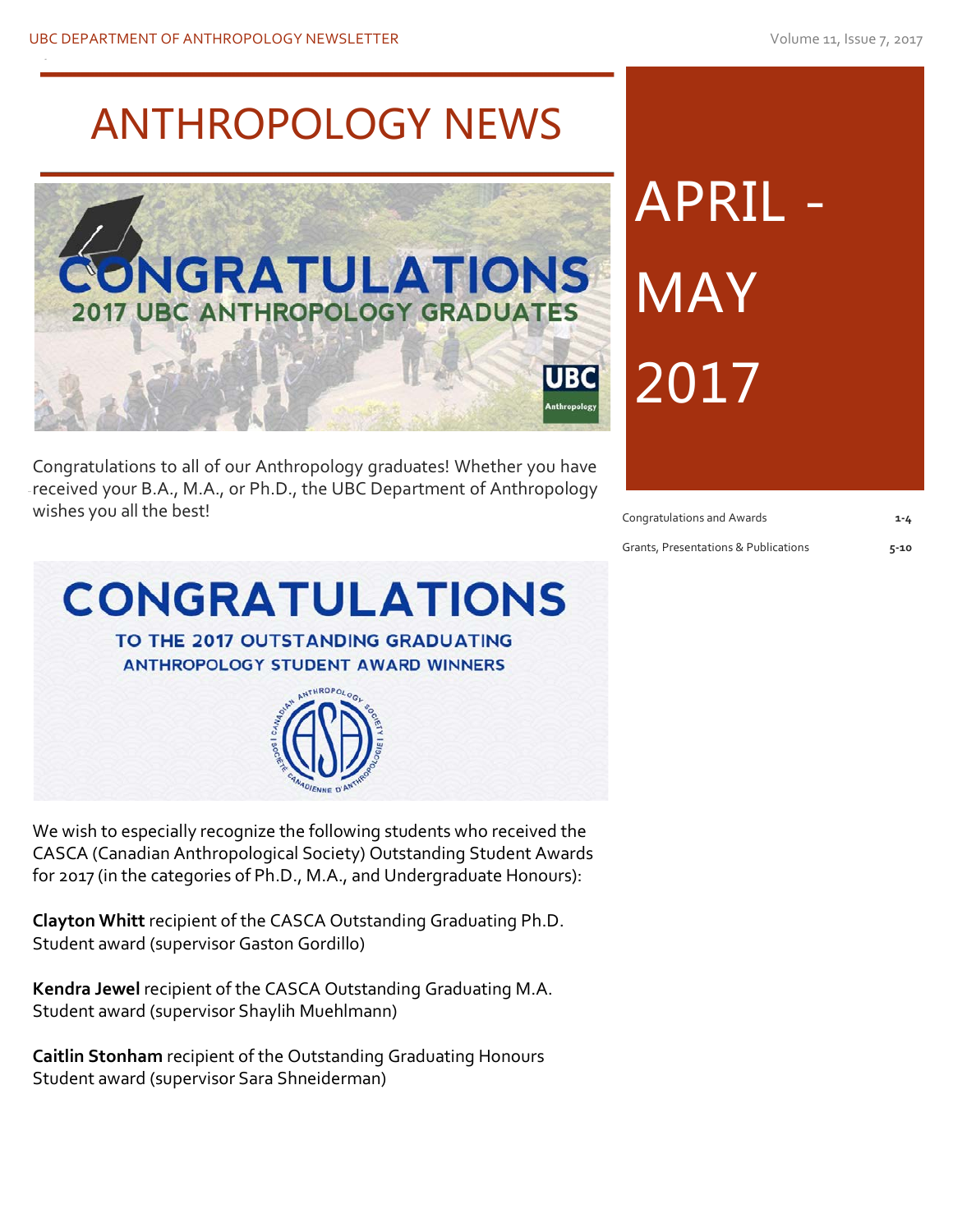## **BOOK RELEASE FROM KIRSTEN BELL**







Congratulations to Kirsten Bell on the recent publication of two books: *Health and other Unassailable Values* and *Social and Cultural Perspectives on Health, Technology and Medicine*. Both are published by Routledge.



Michelle Hak Hepburn is happy to share the news that Dilver Arturo Panduro Hepburn was born on May 13 at 2:44pm.

Everyone is doing well. Congratulations Michelle! Congratulations to Jiwoo, our fantastic Graduate Student Assistant, on graduation!

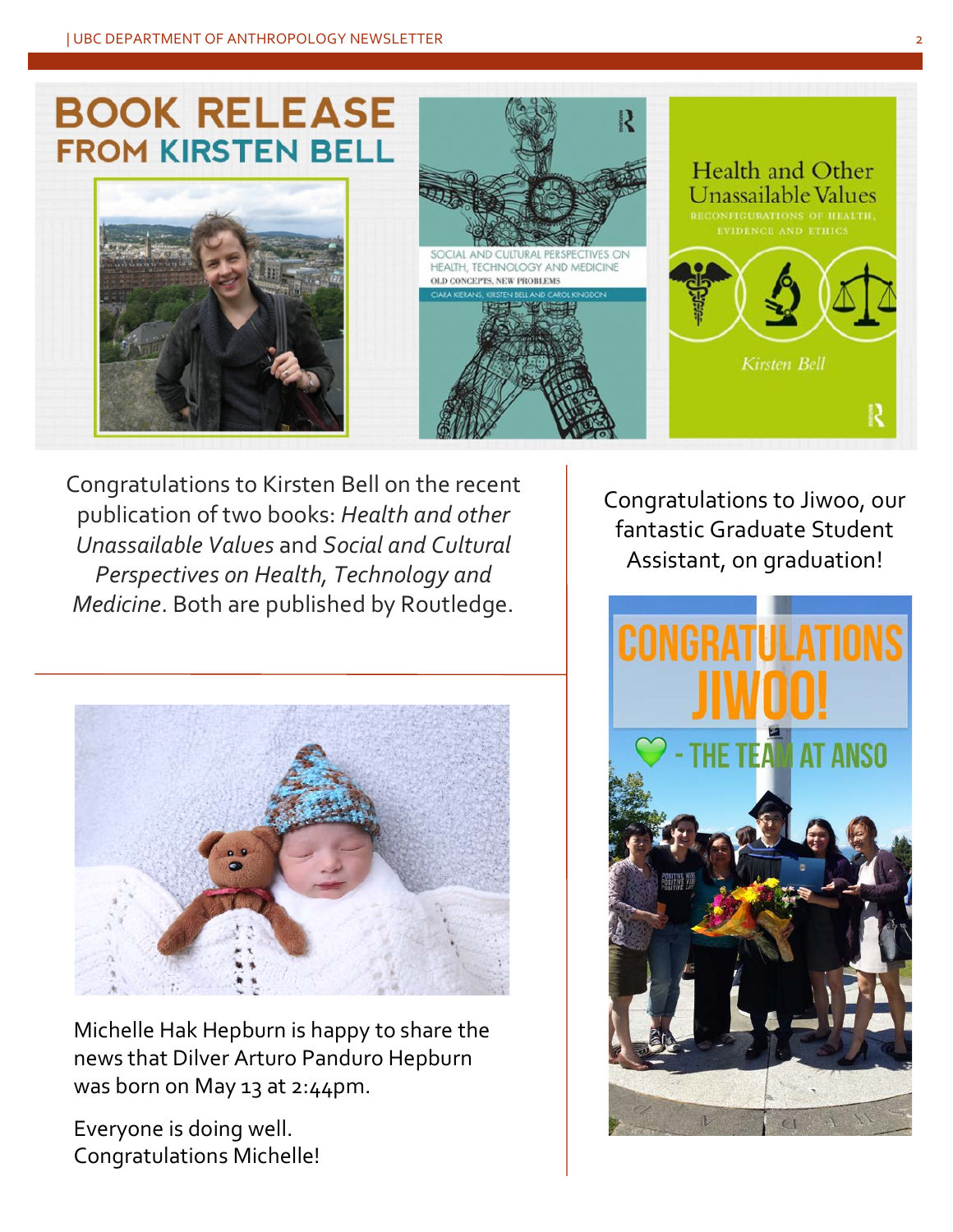**Dada Docot** has been awarded a Teaching Fellowship in the Global Perspectives on Society program at New York University, Shanghai. The residential fellowship is for academic year 2017-18 and entails a semester of teaching responsibilities, followed by a semester dedicated to her own scholarship.

**SHANGHAI** 

Congratulations to **Allison Adler** for being selected to take part in the Smithsonian Institution's Museum Summer Institute in Museum Anthropology in Washington, D.C.

**Bruce Miller** was selected as one of fifteen scholars from around the world for the Inaugural Symposium on Homelessness at the Seattle University Center for Religious Wisdom and World Affairs. The initial meetings of the scholars and community leaders was held April 25 - 27 in Seattle. **SEATTLEU** 

At the recent Canadian Museums Association conference in Ottawa (on April 7, 2017), MOA received two national awards. We congratulate **Karen Duffek**, **Tania Willard**, **Skooker Broome**, and **Jill Baird**:

#### **Canadian Museums Association, 2017**

Award of Outstanding Achievement in the "Exhibition — Art" category (for museums with annual operating budgets over \$1M)

For the exhibition *Lawrence Paul Yuxweluptun: Unceded Territories* (curated by Karen Duffek and Tania Willard, MOA, May – October 2016)

#### **Canadian Museums Association, 2017** Award for Outstanding Exhibition — Overall

Best in Exhibitions

For the exhibition *Lawrence Paul Yuxweluptun: Unceded Territories* (curated by Karen Duffek and Tania Willard, MOA, May – October 2016)

**Millie Creighton** was invited to deliver a sponsored lecture entitled, 'Contents Tourism Surrounding Japan's Seto Inland Sea Triennial Art Festival: Shodoshima's 24 Eyes Movie Park, Art and Architecture Guides, and Modern Multicolor Magazines' at UC Berkeley on March 11, 2017.**Berke** 







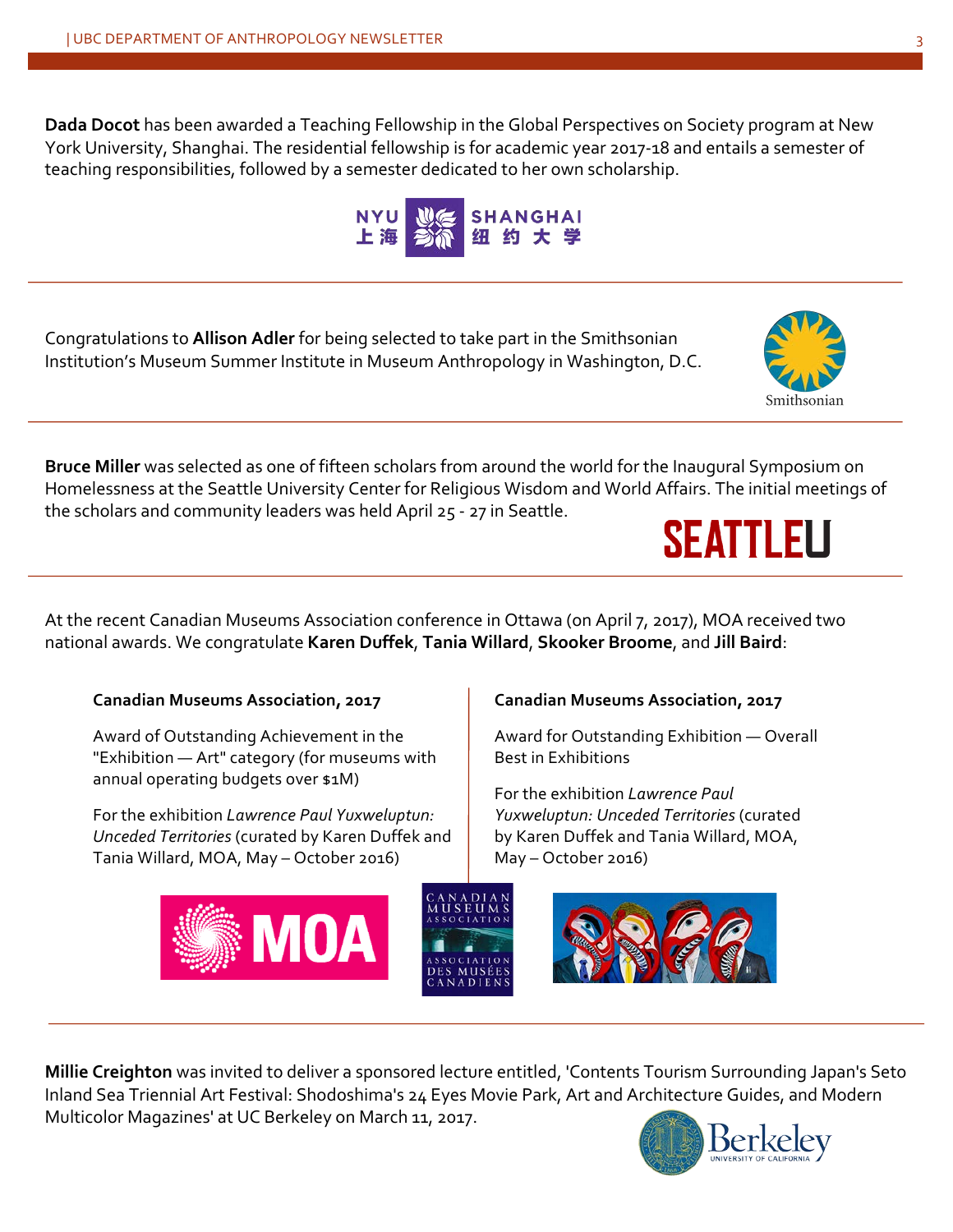Congratulations to **Millie Creighton** who was awarded Faculty of Arts Grant for \$4,000 for her project entitled: *Asian and African Connections Involved in Japanese Architect Kenzo Tange's Design and Construction of Nigeria's New Capital City, Abuja.*

**Anastasia Rogova** received the Susan M. Hicks Memorial Award for Graduate Research on Eurasia. The award will support her ongoing doctoral research in Toronto focusing on issues of parenting, education, and citizenship practices among immigrants from Russia and other countries of the former Soviet Union.

## **Warm congratulations to** the following PhD students for successfully defending their dissertations

| <b>Student</b>                 | Supervisor    | <b>Thesis Title</b>                                                                                                                                   |
|--------------------------------|---------------|-------------------------------------------------------------------------------------------------------------------------------------------------------|
| <b>Kamal Arora</b>             | G. Gordillo   | Legacies of violence: Sikh women in Delhi's "Widow Colony"                                                                                            |
| <b>Catherine Cooper</b>        | D. Pokotylo   | Exploring human dietary variation through stable isotope<br>analysis of hair                                                                          |
| Sarah Fessenden                | C. Menzies    | "We just wanna warm some bellies": Food Not Bombs,<br>anarchism, and recycling wasted food for protest                                                |
| <b>Mascha Gugganig</b>         | J. Barker     | Learnscapes on Kaua'i: education at a Hawaiian-focused<br>charter school, a food sovereignty movement, and the<br>agricultural biotechnology industry |
| <b>Eric Guiry</b>              | A. Martindale | Tracing colonial animal trade and husbandry using stable<br>isotope analyses                                                                          |
| <b>Huma Mohibullah</b>         | A. Bloch      | "Where are the moderate Muslims?": Fraught Muslim<br>positionalities in post-9/11 New York                                                            |
| <b>Cathrena Narcisse</b>       | P. Moore      | Indigenous perspectives on the outstanding land issue in<br>British Columbia: "we deny their right to it"                                             |
| <b>Lara Rosenoff</b><br>Gauvin | P. Moore      | "The land grows people": indigenous knowledge and social<br>repairing in rural post-conflict Northern Uganda                                          |
| <b>Clayton Whitt</b>           | G. Gordillo   | Atmospheric politics: negotiating climate change in the<br>Bolivian highlands                                                                         |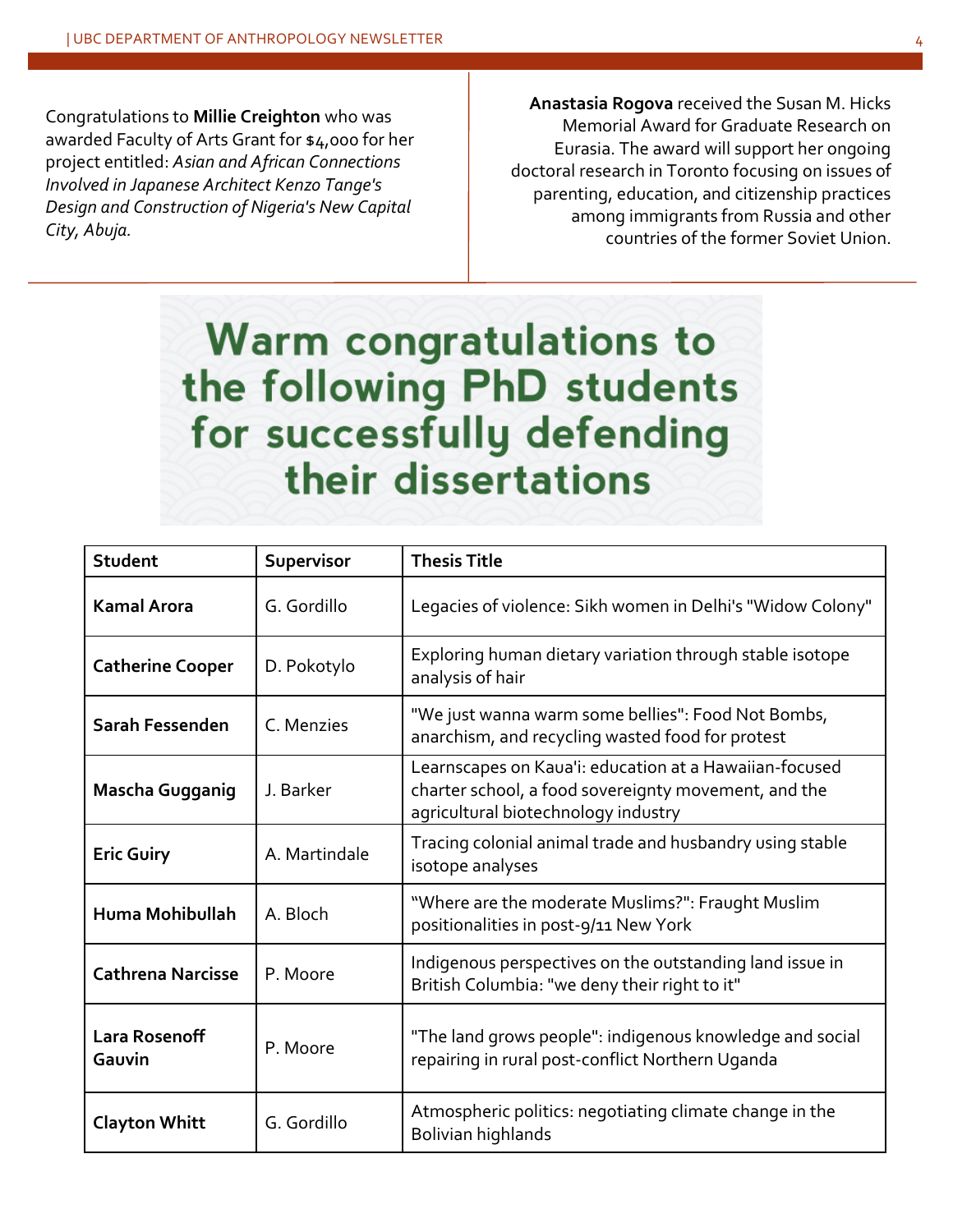## **Awards, Recognition and Grants**

#### **Wade Davis**

- Finalist, BC Book Prizes, Bill Duthie Booksellers' Choice Award, *Wade Davis Photographs*, Douglas & McIntyre, Vancouver.
- 2017 George Ryga Award for Social Awareness, BC Book World, *Wade Davis Photographs*, Douglas & McIntyre, Vancouver.

#### **Ezra Greene**

- 2017-18 Northern Scientific Training Program Award. Polar Knowledge Canada.
- 2017-18 Canadian Northern Studies Trust Scholarship. Association of Canadian Universities for Northern Studies.

#### **Sara Shneiderman**

• Social Science and Humanities Research Council Partnership Development Grant (2017-2020): "Expertise, Labour and Mobility in Nepal's Post-Conflict, Post-Disaster Reconstruction: Construction, Law, and Finance as Domains of Social Transformation"

#### **Mark Turin**

• 'Uplifting our Children: Materials for Regalia and Drum Kits for the Bella Bella Community School', UBC Partnership Recognition Fund, \$1,500, in collaboration with Fran Brown from the Bella Bella Community School.

### **Presentations**

#### **Alexia Bloch**

• "Out in the Cold in Russia: Education and Non-citizen Children in Precarious Times," presented in the panel "Refugee Education in Transit" at the Biennial Conference of the Finnish Anthropological Society 2017,University of Jyväskylä, Finland, May 23, 2017.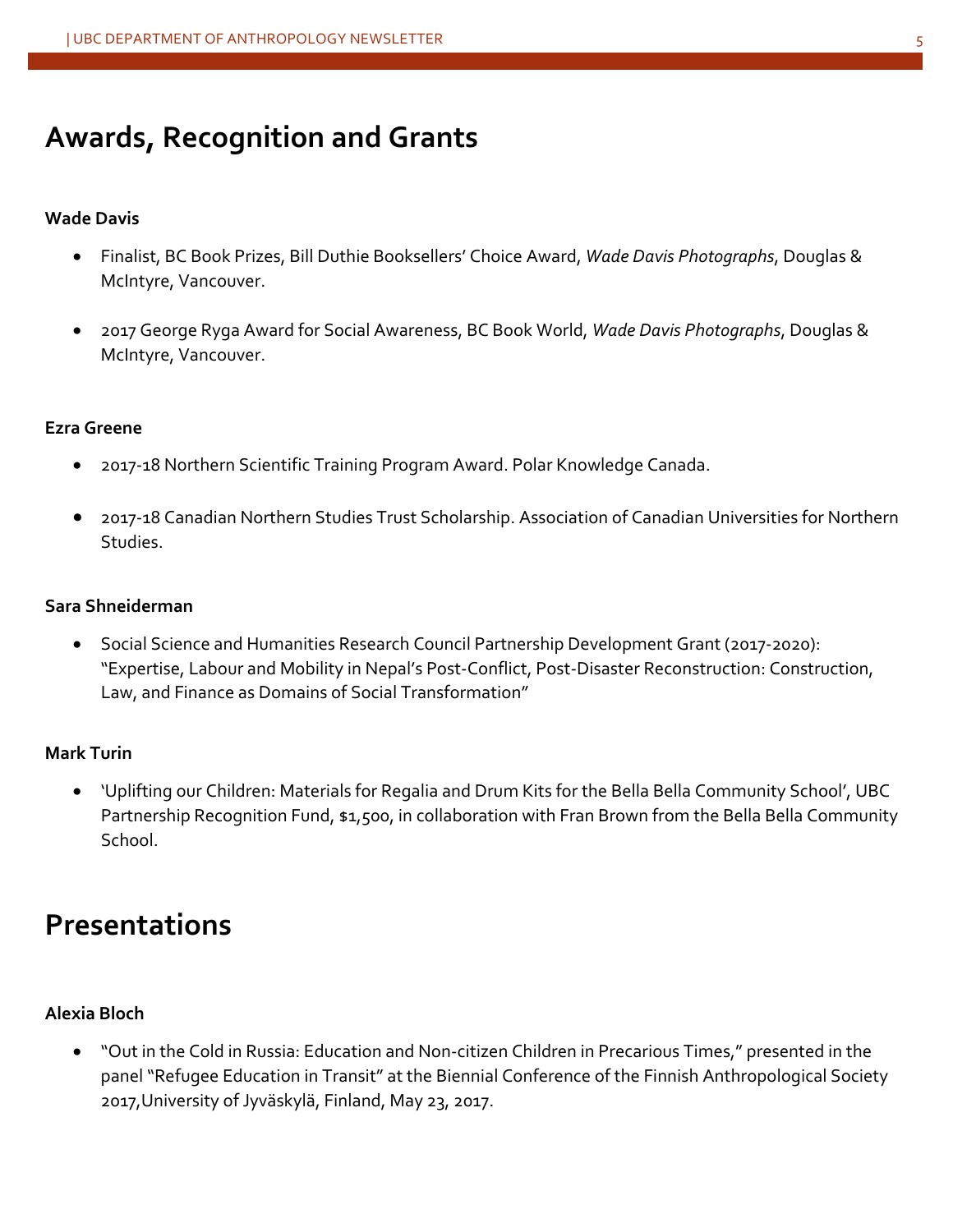• "Kinwork and Transnational Kids: Mobility between Russia and Kyrgyzstan," presented in the panel "Temporalities, Migration and Home: Comparative Perspectives" at the International Society for Ethnology and Folklore (SIEF),  $13^{th}$ Congress, Göttingen, Germany, March 27, 2017.

#### **Wade Davis**

- Keynote Address, Annual Conference GEBG (Global Education Benchmark Group), Chadwick School, Los Angeles, April 7, 2017.
- "Into the Silence: The Great War, Mallory and the Conquest of Everest", Martin W. Witte Distinguished Speakers Lecture Series, Newport Beach Public Library, Newport Beach, CA, April 7-8, 2017.
- Keynote Address, Roy Chapman Andrews Society 2017 Distinguished Explorer Award, Beloit College, Beloit, WI, April 20-21, 2017.
- "One River: Explorations and Discoveries in the Amazon Rainforest", Beloit College, Beloit, WI, April 20- 21, 2017.
- Keynote Address: Interdisciplinary Conversations about Innovation, Langara College, Vancouver, B.C. April 26, 2017.
- Lecturer, National Geographic Expeditions, Sacred Places/Great Faiths, Rome, Jerusalem, Amritsar, Varanasi, Kyoto, Yangon, Addis Ababa, Dubai, April 29-May 18, 2017.
- Keynote Address, The Next 150 Congress 2017, Federation for the Humanities and Social Sciences, sponsored by SSHRC, Ryerson, University, Toronto, May 28, 2017.

#### **Sarah Fessenden**

• "(Re)Searching for Social Justice: The potential of food activism in the midst of hunger and waste", PhDs Go Public, University of British Columbia, Vancouver, April 12, 2017.

#### **Gregory Gan**

• "The Trope of the Suitcase: Narratives of Mobile Identities amongst Transnational Russian Migrants", Heritages of Migration: Moving Stories, Objects and Home conference, Buenos Aires, Argentina, April 6- 10, 2017.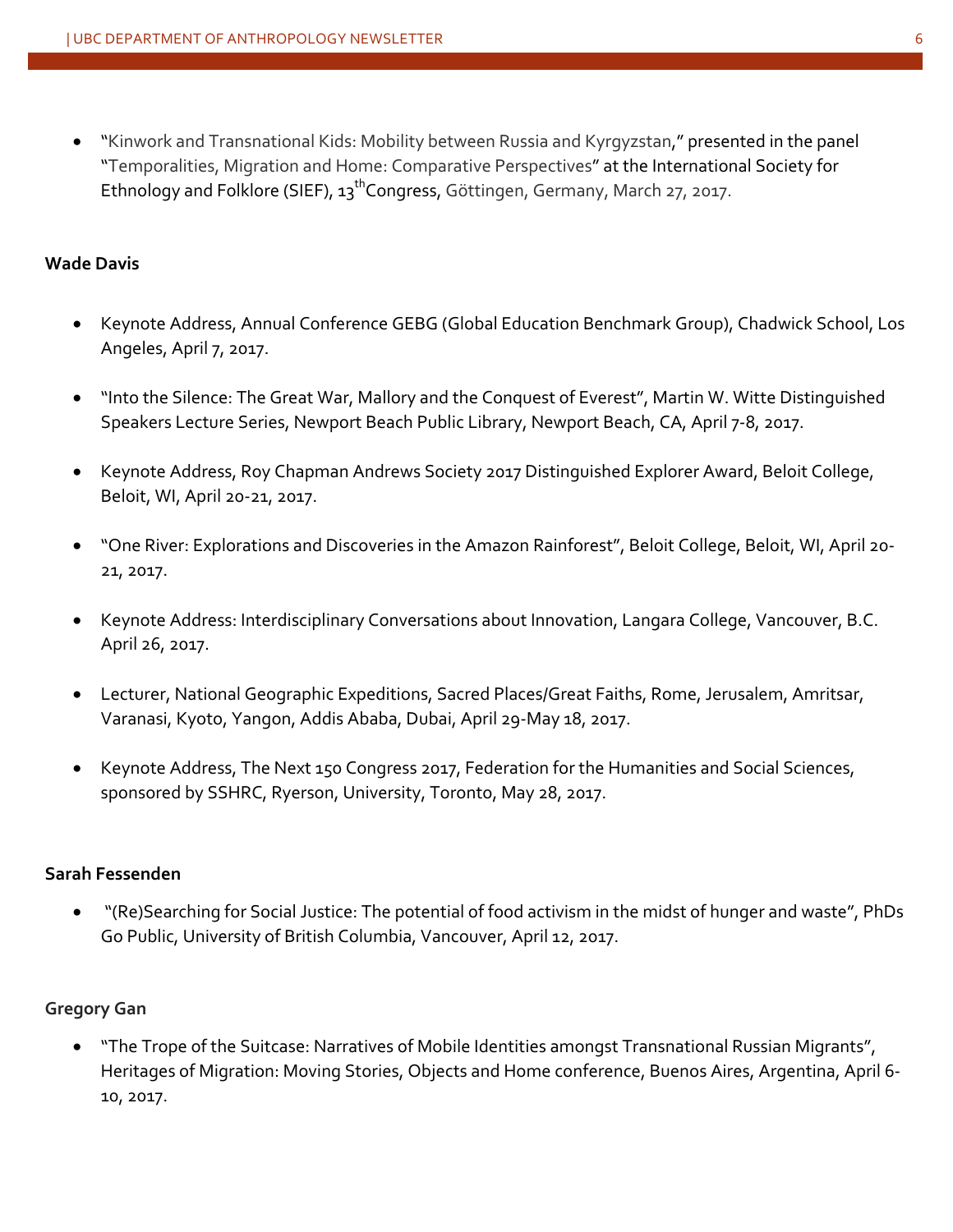#### **R.G Matson**

- Laura Ellyson, William Lipe and R.G. Matson, "Changes in Turkey and Artiodactyl Abundance in Central Mesa Verde and Northern Rio Grande Archaeological Assemblages." Poster presented at the Annual Meeting of the Society for American Archaeology, Vancouver, April 2, 2017.
- William Lipe, Laura Ellyson, R.G. Matson and Robin Lyle, "Too Many Turkeys." Paper presented at the Annual Conference of The Society of Ethnobiology, Tucson, March 17, 2017.
- "The Smooth and the Rough of St. Mungo Culture." Paper Presented at the 50th Annual Meeting of the Canadian Archaeological Association, Ottawa-Gatineau, May 12, 2017.
- R.G. Matson and William Lipe, "Why Raise Turkeys in the Mesa Verd Region?" Paper presented at the Annual Meeting of the Society for American Archaeology, Vancouver, March 30, 2017.
- William Lipe, Laura Ellyson, Robin Lyle and R.G. Matson, "Costly Gobbling: Raising Turkeys in the Central Mesa Verde Area." Paper presented at the Annual Meeting of the Society for American Archaeology, Vancouver, March 30, 2017.

#### **Bruce Granville Miller**

- "Sociocultural Anthropology's Engagement with Archeology and Indigenous Frameworks." Society for American Archaeology session, Applying Indigenous Frameworks for Analysis & Interpretation, Vancouver, SAA annual meetings, April 1, 2017.
- Bruce Miller, with Jordan Wilson, led the Society for American Archaeology tour of the Museum of Vancouver.

#### **David Pokotylo**

• David Pokotylo and Hend Mohammed. "Public Opinion and Archaeological Heritage: An Initial Perspective from Egypt." Paper presented at the 82nd Annual Meeting of the Society for American Archaeology, Vancouver March 30, 2017.

#### **Paula Pryce**

• "Listening: Ethnographic Methods for the Study of Silence and Contemplation." Paper presented at CASCA 2017, Ottawa.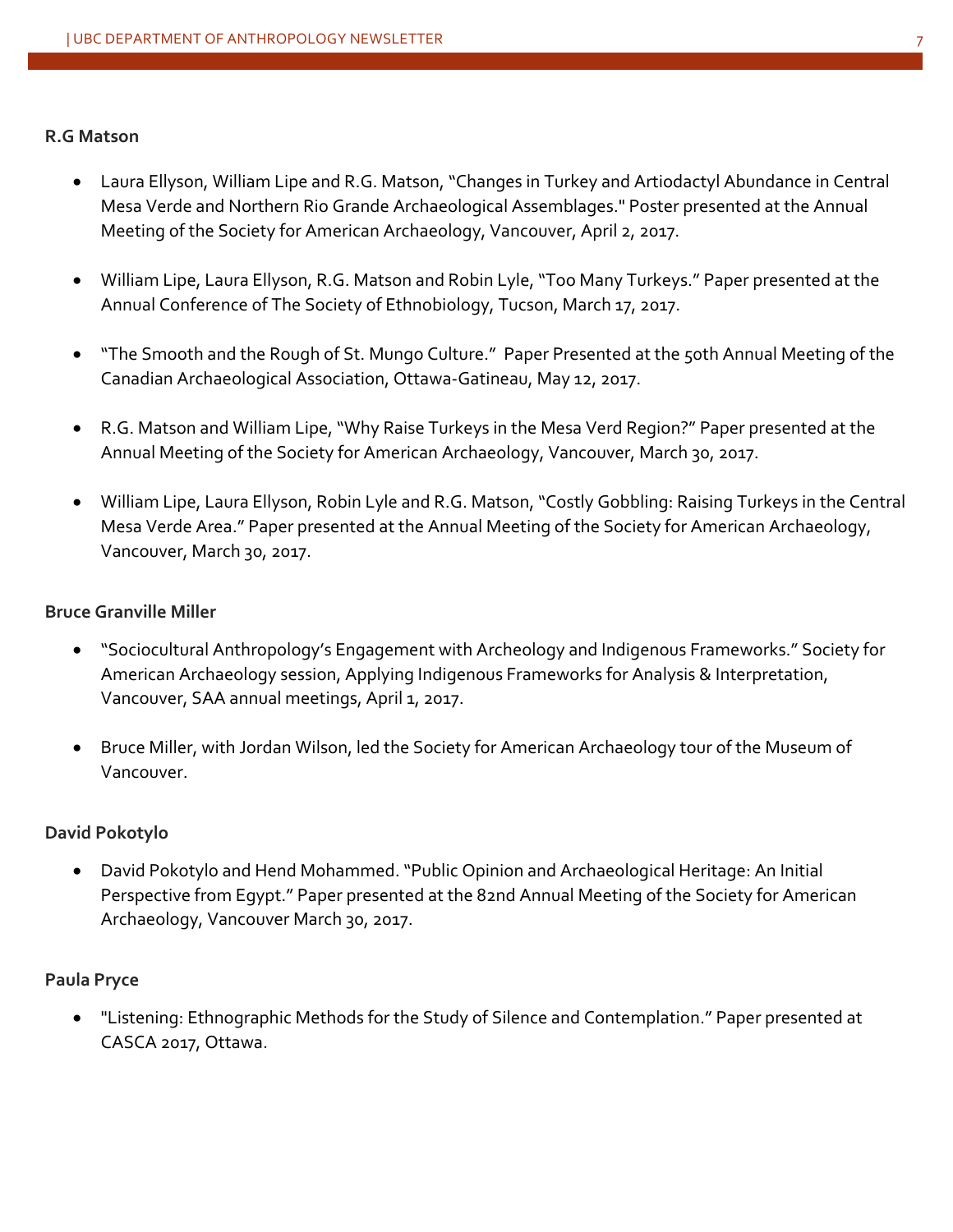#### **Sara Shneiderman**

- "Introduction to Dolakha, Nepal and the Thangmi Community", guest lecture in the workshop, "Designing Monitoring and Evaluation: A Workshop with Educate the Children", Department of International Affairs, the New School, New York, NY, USA.
- "*Nagarikta-ko subidha*: Nepali Theories and Practices of Citizenship", on the panel *Citizenship, Belonging and Mobility*", at the conference Nepal and Himalayan Studies at Cornell: Community Engagement, Knowledge Circulation, and the Future of Scholarship", Ithaca, NY, USA.
- "Restructuring Life: Citizenship, Territory, and Religiosity in Nepal's State of Transformation", Nepal Studies Initiative/South Asia Center/Anthropology, University of Washington, Seattle, Washington, USA.
- Organizing committee member for "Nepal and Himalayan Studies at Cornell: Community Engagement, Knowledge Circulation, and the Future of Scholarship", Cornell University, Ithaca, NY, USA (sponsored by the Cornell South Asia Program, Department of Anthropology, Mario Einaudi Center for International Studies, Asian Studies, and Cornell Abroad).
- Organizer and presenter in the roundtable session, "Mediating the Sacred through Natural and Built Environments in High Asia: An Interdisciplinary Roundtable Discussion", *Mountains and Sacred Landscapes*, The India China Institute, New School, New York, NY, USA.

#### **Mark Turin**

- 'Building Strategic Partnerships in the Community' Invited presentation for the Academic Leadership Development Program (ALDP) Studio Session at UBC, March 22, 2017.
- Keynote address with Rory Housty*, Culture, Language & Identity as Links to Resilience and Community Wellness*, Human Early Learning Partnership, UBC Longhouse, April 12, 2017.
- 'Collaborations in Language: Partnerships, Representations, and Resurgence', Invited Presentation sponsored by the Canadian Studies Center, the Department of American Indian Studies, the Department of Anthropology, the Department of Linguistics, and the Nepal studies Initiative, University of Washington, April 14, 2017.
- Annual Lecture and Keynote at Linfield College, Oregon, April 17, 2017.
- Annual TRAS Lecture 'A Brief Political History of Nepal through the Lens of the Thangmi Community', April 25, 2017.
- 'Where and how to situate anthropology in language resurgence?' Keynote address for International Workshop on Under-described Languages and Histories: Linguist's and Historian's Challenges, 16-18 May 2017, University of Hawai'i at Mānoa.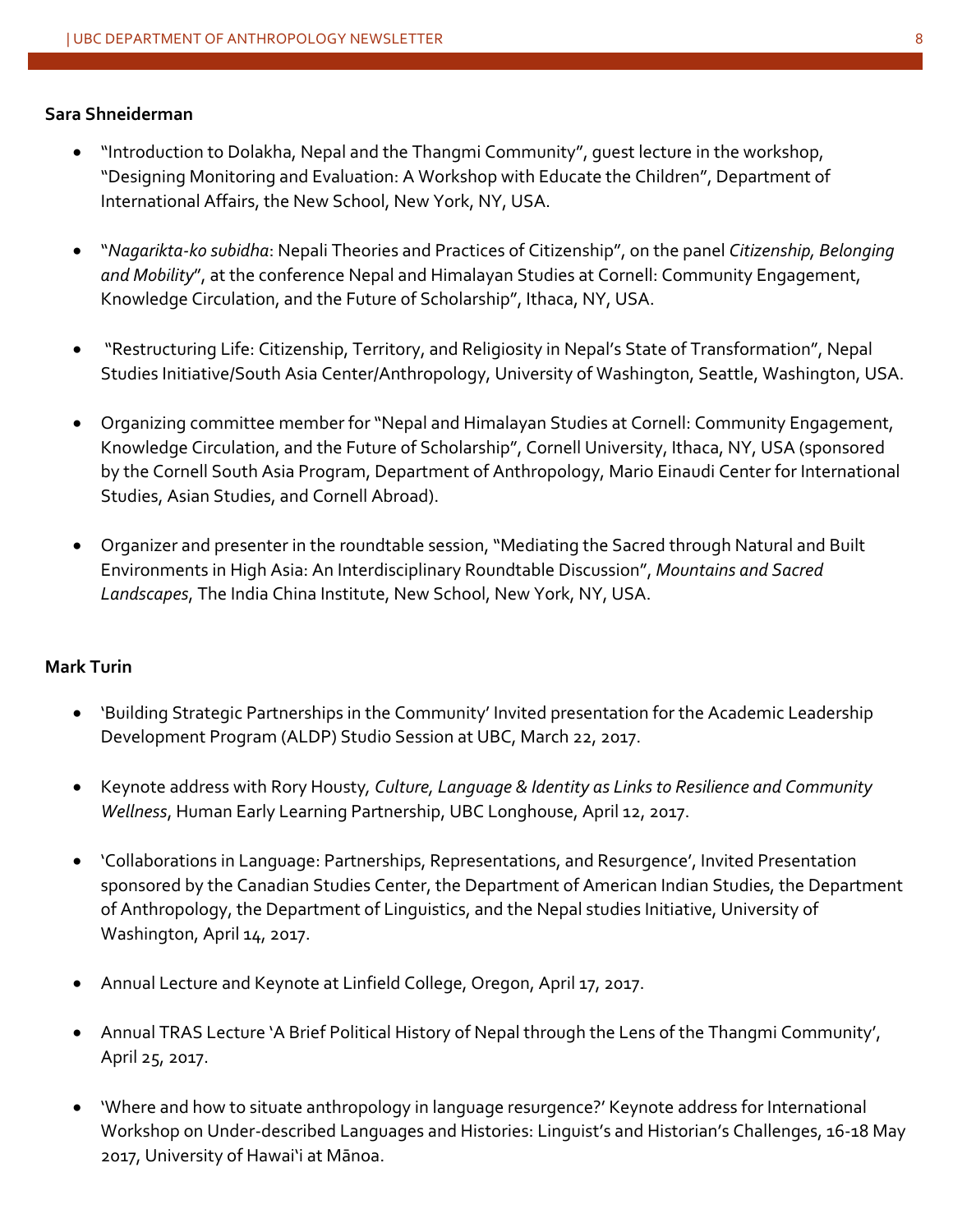#### **Martina Volfova**

• "Imagined Futures: Technology in Language Revitalization." Society for Applied Anthropology Annual Meeting, Santa Fe, NM, USA, March 29, 2017.

#### **Rafael Wainer**

• Post-Doctoral Research Fellow at School of Nursing under supervision of Dr. Jennifer Kryworuchko. Project: Mapping Out the Implementation of Bill C-14 Among Health Care Providers in Metro Vancouver, May, 2017.

## **Publications**

#### **Wade Davis**

- Foreword, in: Hugh Norton, *Norton of Everest- the Life of E. F. Norton, Soldier and Mountaineer,* Vertebrate Publishing, London, 2017.
- Foreword, in: Frans Lanting, *Into Africa*, Earth Aware Editions, San Rafael, CA, 2017.
- Foreword, in: John Geiger and Owen Beattie, *Frozen in Time: The Fate of the Franklin Expedition*, Greystone, Vancouver, 2017.
- 2017. 'A New Voyage of Discovery: Nainoa Thompson in conversation with Wade Davis.' In *The Explorers Journal*, pp. 34-41, Spring.

#### **William McKellin**

- 2017. Schrewe, Brett, Joanna Bates, Dan Pratt, Claudia W. Ruitenberg, and William H. McKellin. 'The Big D(Eal): Professional Identity through Discursive Constructions of 'Patient.'' In *Medical Education* 51 (6): 656-668.
- 2017. 'Grounding and Relational Schemas in Managalase, Papua New Guinea.' In *Advances in Cultural Linguistics*. Editor F. Sharifian, pp. 149-172. Singapore: Springer Nature.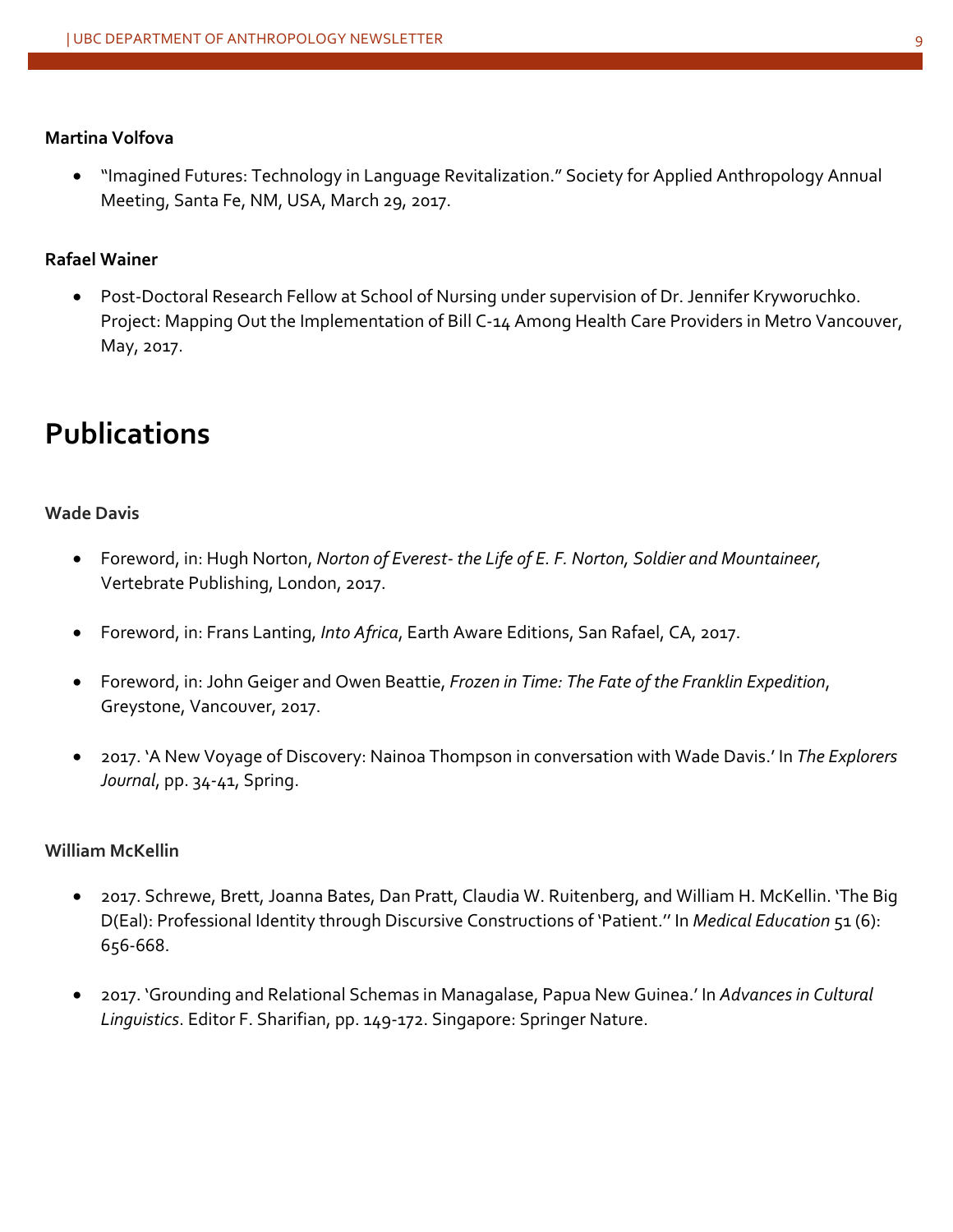#### **Robin Ridington**

- 2017. Robin & Jillian Ridington. 'The Listener: Remembering the Dane-zaa Soundscape Recordings of Howard Broomfield.' In *BC Studies* 193: 147-161.
- 2017. 'Dane-zaa Creation Story: A Dreamer's Performance Transformed.' In *Culture* 11: 1. https://cascacultureblog.wordpress.com/category/culture-vol-11-no-1-mouvement/

#### **Mark Turin**

- 2017. *Searching For Sharing: Heritage and Multimedia in Africa*. Edited by Daniela Merolla and Mark Turin. Cambridge, UK: Open Book Publishers.
- 2017. 'Afterword: Sharing Located.' in *Searching For Sharing: Heritage and Multimedia in Africa*. Edited by Daniela Merolla and Mark Turin. Cambridge, UK: Open Book Publishers, pp. 143-149.
- 2017. Kruijt, Anne and Mark Turin. Review Article on Language Endangerment. *Language in Society*, 46(2), pp. 257-269.